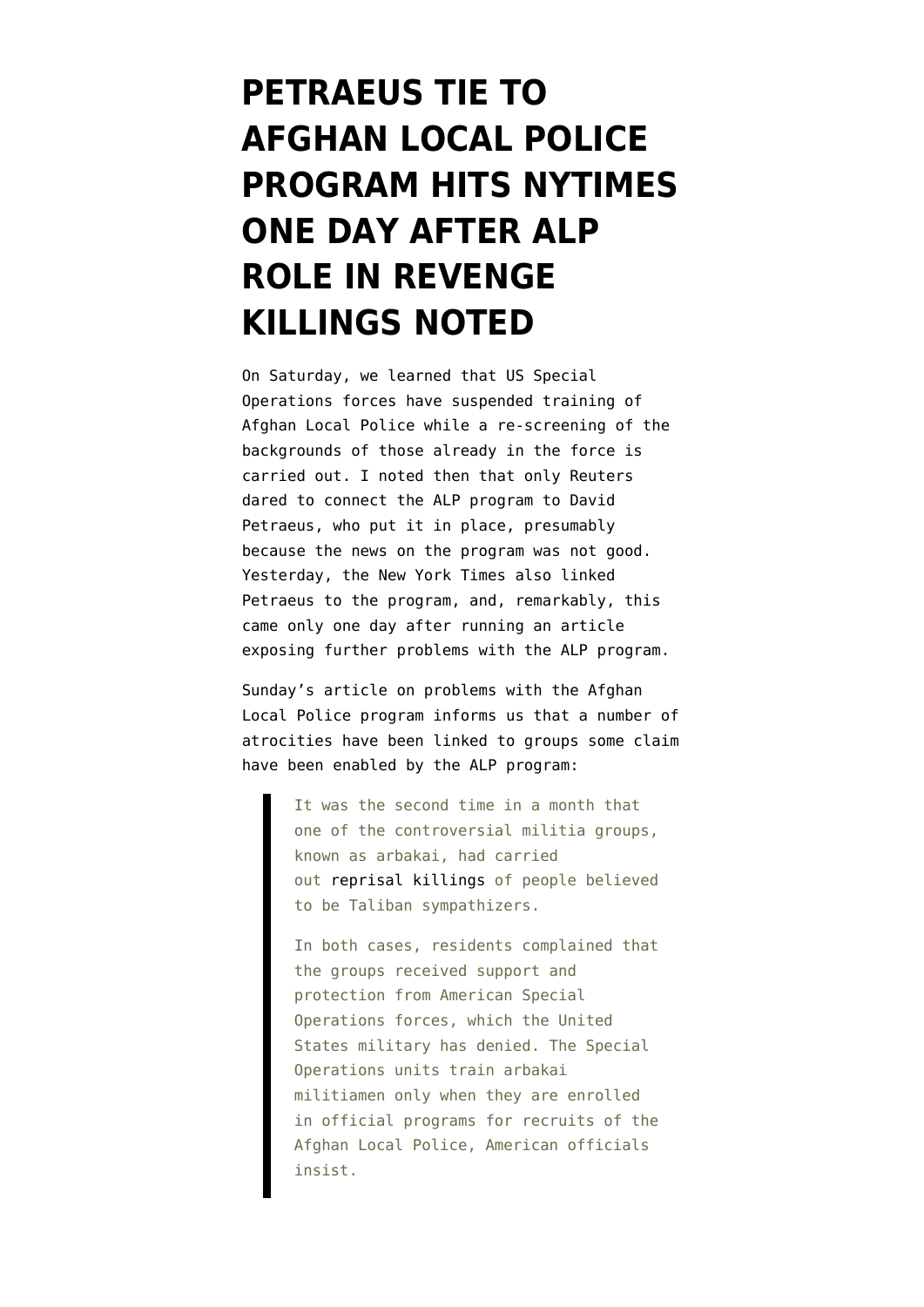Although the term "reprisal killing" has a specific definition in International Humanitarian Law (see [this comment by](http://www.emptywheel.net/2012/09/02/special-forces-suspend-training-of-afghans-in-program-petraeus-started/#comment-396547) [joanneleon\)](http://www.emptywheel.net/2012/09/02/special-forces-suspend-training-of-afghans-in-program-petraeus-started/#comment-396547), the [article linked by the Times](http://www.nytimes.com/2012/08/04/world/asia/9-afghans-killed-in-latest-ethnic-violence.html) when they used the term discusses what looks like a case of revenge killing fueled by ethnic hatred:

> At least nine Afghans and perhaps many more were forced out of their homes in rural Afghanistan and executed in what Afghan officials called an act of revenge by one ethnic group against another, underscoring the long shadow cast by the country's ethnic hatreds.

So, while at least some of the atrocities attributed to the ALP may be due to ethnic tensions, what seems clear is that in many cases these groups claim a relationship to US Special Operations forces that the US sometimes disputes. From this same early August article:

> Two Afghan officials, including a member of Parliament, asserted that the man who is accused of leading the executions has had a relationship with [American Special](http://topics.nytimes.com/top/reference/timestopics/organizations/s/united_states_special_operations_command/index.html?inline=nyt-org) [Operations forces](http://topics.nytimes.com/top/reference/timestopics/organizations/s/united_states_special_operations_command/index.html?inline=nyt-org) — an assertion that an American spokesman denied. The other Afghan official, the provincial police chief, said the authorities in the area had tried to have the man arrested on past accusations of killing civilians, but that "foreigners" provided refuge for him.

> The spokesman for the Special Operations Command, Lt. Col. Todd Harrell, said there were no Special Operations forces in the area and emphasized that it remained unclear if those who were killed were civilians or Taliban.

That is a very interesting dual-level denial by Harrell. First, he denies a link to the leader of the group carrying out the executions, but,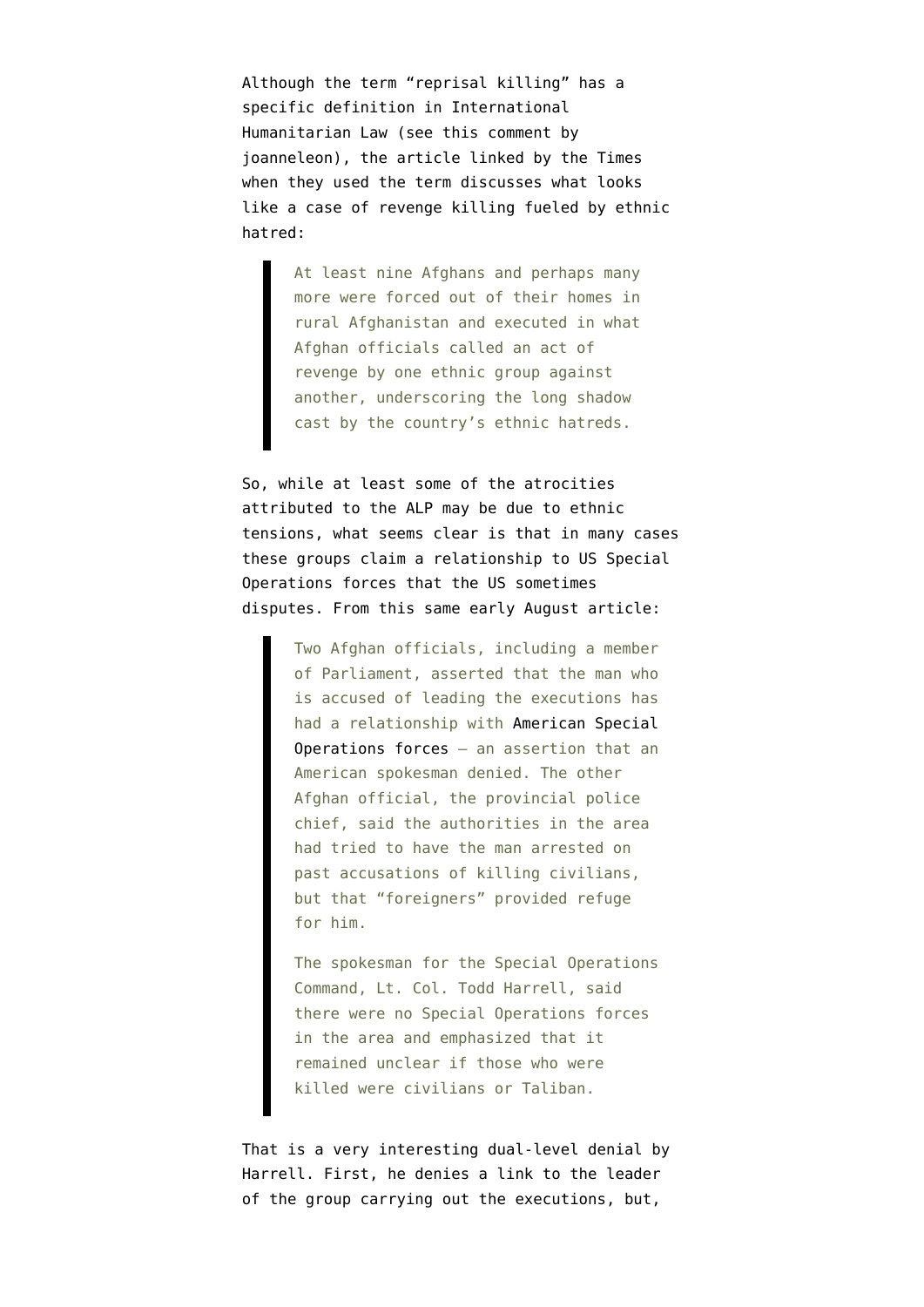just in case that claim later becomes nonoperational, he throws in the suggestion that those killed may have been Taliban, presumably making the fact that they were executed okay.

The article goes on to state that perhaps some ALP units have direct links to Special Operations forces rather than operating under Afghan control. Complicating matters further, it appears that although the ALP program got a large push under Petraeus' command, the practice of buying off militia groups has been going on from the beginning of our presence in Afghanistan and may go beyond Special Operations:

> There seemed to be widespread confusion among Afghan officials about Commander Shujayee's affiliations, with some suggesting he worked for the Afghan Local Police, who receive a three-week training course from American Special Operations forces and are then deployed to their own villages; they fall under the Interior Ministry's control. Others suggest that he had ties directly to Special Operations units and worked with them rather than with the Afghans. The lack of clarity was a reminder of the number of unofficial groups that operate across Afghanistan and are sometimes confused with the Afghan Local Police.

Making matters more confusing for ordinary Afghans, some of the militias have been hired over the 11-year war by more shadowy arms of the American government, including the C.I.A., to help track down insurgents and have retained an image of invulnerability because of those allegiances. Those too are sometimes described as linked to Special Operations forces although they may not be. Those who suggested Commander Shujayee had ties to Special Operations forces blamed them for allowing what they called a dangerous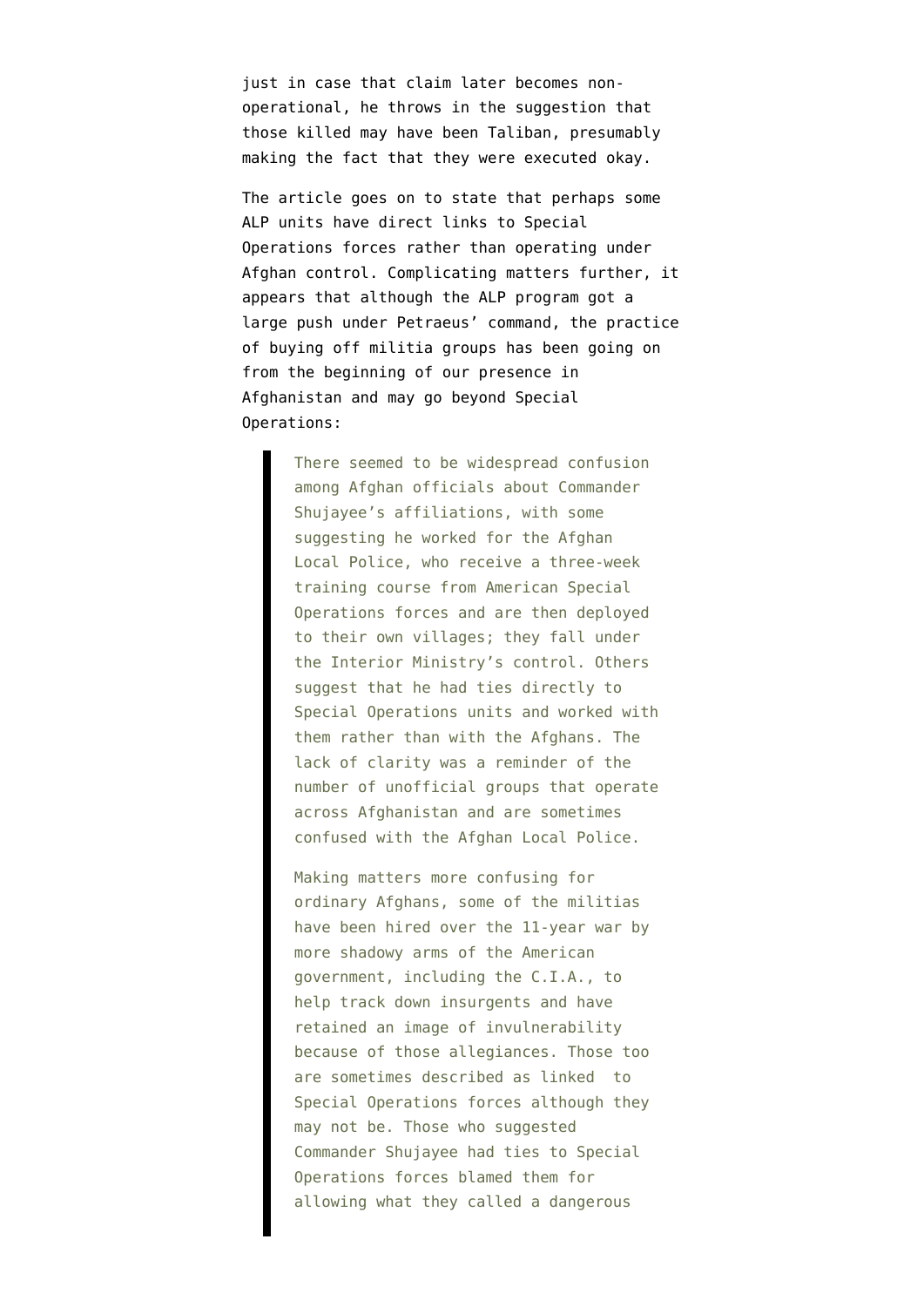## man to operate freely.

The problem now becomes whether the militias committing atrocities have been through the training program for ALP or not. Sunday's article in the Times suggests that some groups form and then hope to receive the training (and financial support):

> The status of arbakai militiamen is a delicate issue. The term refers to unpaid militiamen who have organized themselves, sometimes as former insurgents, sometimes as armed robbers, but in other cases as a self-defense force and vigilantes. Many of them in Kunduz and other areas have begun to receive arms and other support from government officials, even before they have been officially trained.

Many of the arbakai say they hope to be trained as Afghan Local Police recruits by American Special Operations teams, who also are supposed to yet the Afghans to make sure they have really committed to the government side and are not involved in criminal activity. They then are issued equipment and paid. But the training program has recently been suspended to allow the American trainers to re-examine existing recruits and root out any who pose a risk.

## There is, of course, a huge problem inherent in arming groups that operate along ethnic divisions. From Sunday's article:

Human rights groups have raised concerns that the arming of Afghan militia groups increases the danger that Afghanistan will return to the multisided civil war, which pitted many Afghan ethnic groups against one another and destroyed the country in the 1990s, setting the stage for a Taliban takeover.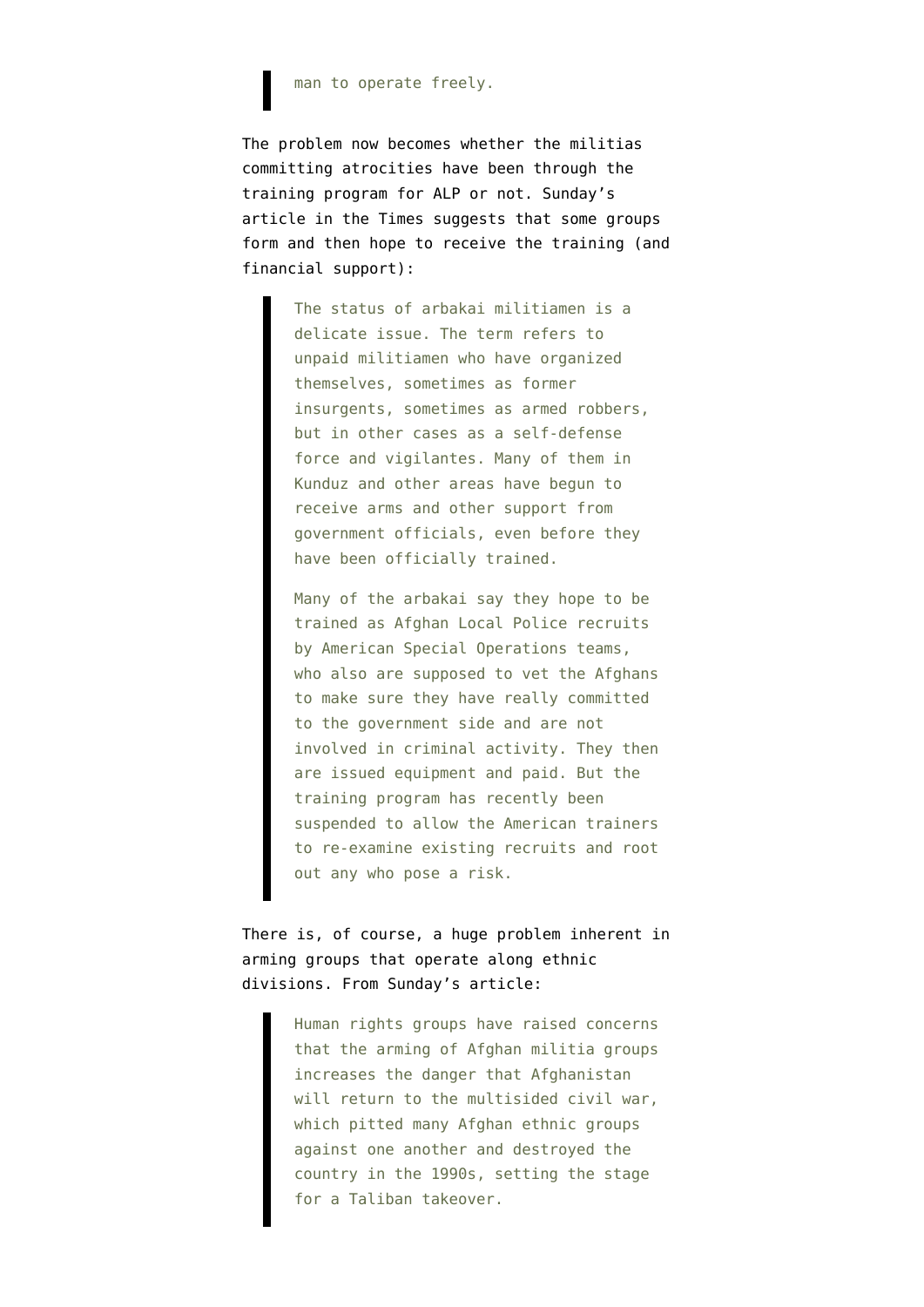Monday's article, though, breaks through two major taboos on reporting on Afghanistan. First, we have this in the description of ALP training:

> But even before the escalation of insider killings by Afghan forces, the Afghan Local Police program had been a singular cause of concern.

American Special Operations forces, who are in charge of the effort to train and arm local police militias to resist the Taliban in remote areas, have long grappled with problems within the local police program, from petty thievery and bullying to extortion rackets and murder, one American official in Washington said. Human rights workers have raised alarms about abuses by the Afghan force members for years, and President [Hamid Karzai](http://topics.nytimes.com/top/reference/timestopics/people/k/hamid_karzai/index.html?inline=nyt-per) was wary about a program with the potential to set up a whole new system of unaccountable militias.

Bad behavior by members of the Afghan Local Police, roughly 16,000 nationwide, "goes back to recruitment and vetting," the American official said, speaking on condition of anonymity because the program is officially regarded as a success. "The process is broken, or maybe it never completely was working. If you recruit the young tough guys in a village, they go out and act like young tough guys with power."

Besides being a very succinct description of the problems inherent in the whole militia concept, the Times explains that their source for this comment on problems with the program must remain anonymous because "the program is officially regarded as a success". It appears then that no "official" statements can be offered if the program is to be described in a bad light. For those statements, only anonymous tips are allowed.